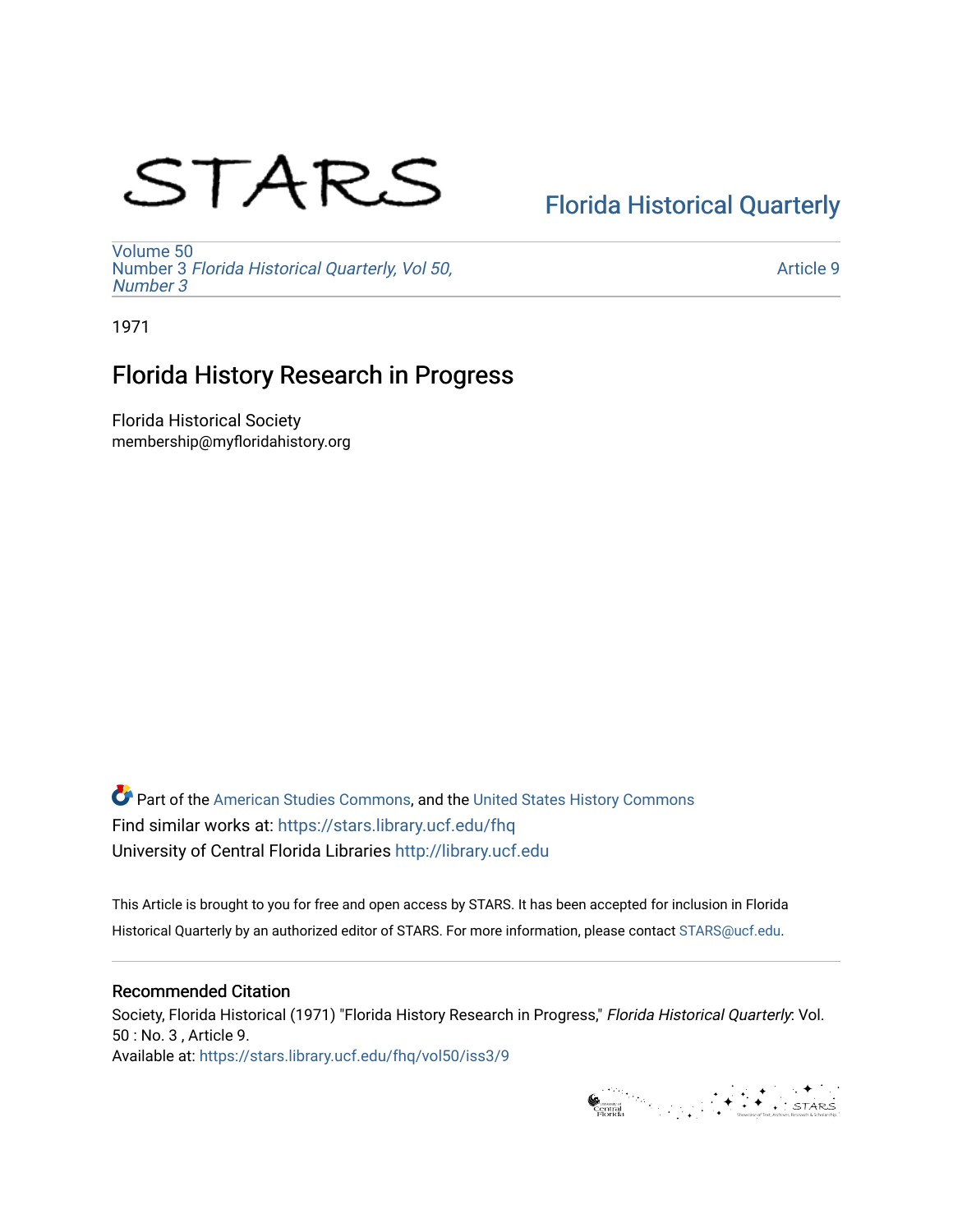This list indicates the amount and variety of Florida history research and writing currently underway and as reported to the *Florida Historical Quarterly.* Doctoral dissertations and masters theses completed in 1971 are included.

#### *Case Western Reserve University, Cleveland, Ohio*

Joseph Adler (Ph.D. dissertation)— continuing study of David Yulee's senatorial career.

## *Florida State University*

- Edith Day (Ph.D. dissertation)— "A Study of the Inaugural Addresses of Florida's Governors."
- James W. Dunn (Ph.D. dissertation— completed)— "The Impact of the New Deal on Florida Politics and Government, 1932-1941."
- Bonnie E. Fennelly (M.A. thesis)— continuing study of "Negro Education in Florida from 1877-1900."
- James Gaskins (Ph.D. dissertation)— continuing study of "The Agrarian Movement in Florida."
- Rogers C. Harlan (M.A. thesis)— continuing study of "A Military History of East Florida during the Governorship of Enrique White."
- Melvin E. Hughes (Ph.D. dissertation)— continuing study of "The Florida Election of 1928."
- John Humphries (M.A. thesis)— "Crime and Criminal Justice in Tallahassee, 1910-1940."
- Janice B. Miller (M.A. thesis)— continuing study of "Spanish East Florida under Governor Juan Nepomuceno de Quesada, 1789-1795."
- David Pingree (Ph.D. dissertation)— continuing study of "Executive Reorganization in Florida."
- Arthur Pollock (Ph.D. dissertation)— "Impact of Florida's Politithon on the 1970 State Elections."

William Warren Rogers (faculty)— continuing study of "Jack

[300]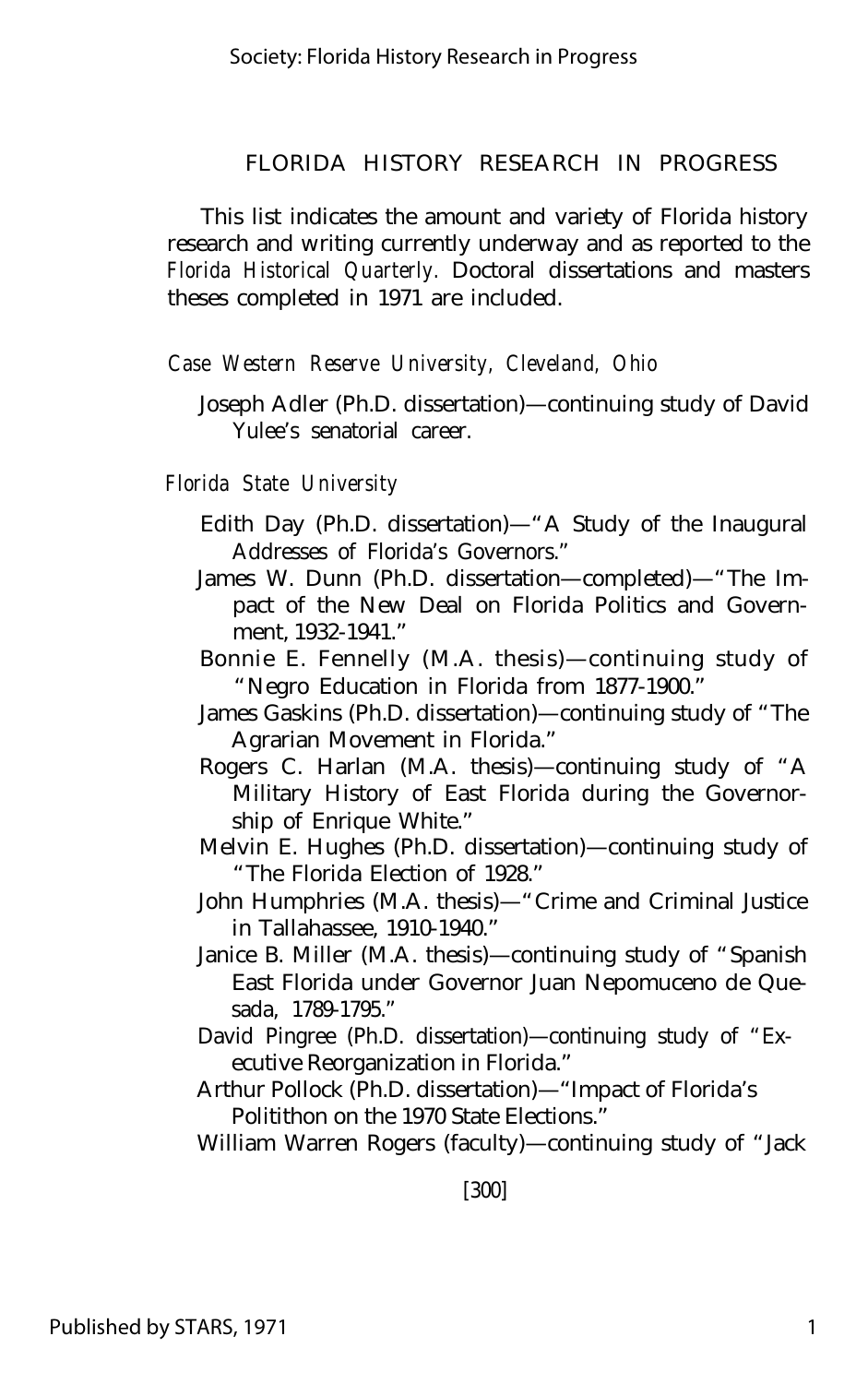Turner: The Negro and Reconstruction in the Deep South."

- Michael Schene (Ph.D. dissertation)— continuing study of "The Political Career of Park Trammel in Florida."
- Jerrell H. Shofner (faculty)— "Daniel Ladd of Newport: A Yankee Entrepreneur in Frontier Florida."
- J. Barton Starr (Ph.D. dissertation)— continuing study of "The American Loyalists in West Florida, 1775-1785."
- William N. Thurston (Ph.D. dissertation)— continuing study of "Maritime Activity in Nineteenth Century Florida."
- J. Leitch Wright (faculty)— continuing study of "Britain and the American Frontier, 1783-1345."

*Florida Technological University*

M. E. Hughes (faculty— Ph.D. dissertation)— "Florida Defection in the 1928 Election."

*Jacksonville University*

- Joan Carver (faculty)— study of city government in Jacksonville.
- *Indian River Community College*
	- Eugene Lyon (faculty) and Paul Hoffman (faculty— University of Wyoming)— study of Pedro Menéndez.

*Kennesaw Junior College, Marietta, Georgia*

*Samford University, Birmingham, Alabama*

- Michael Carter (M.A. thesis)— continuing study of "Jerry Carter and the Townsend Movement in Florida."
- Wayne Flynt (faculty)— continuing study of "Biography of Sidney J. Catts."

Ray Robbins (M.A. thesis— completed)— "The Socialist Party in Florida, 1900-1914."

Robert H. Akerman (faculty)— continuing study of "Race Relations and Florida Politics in the 1930s and 1940s."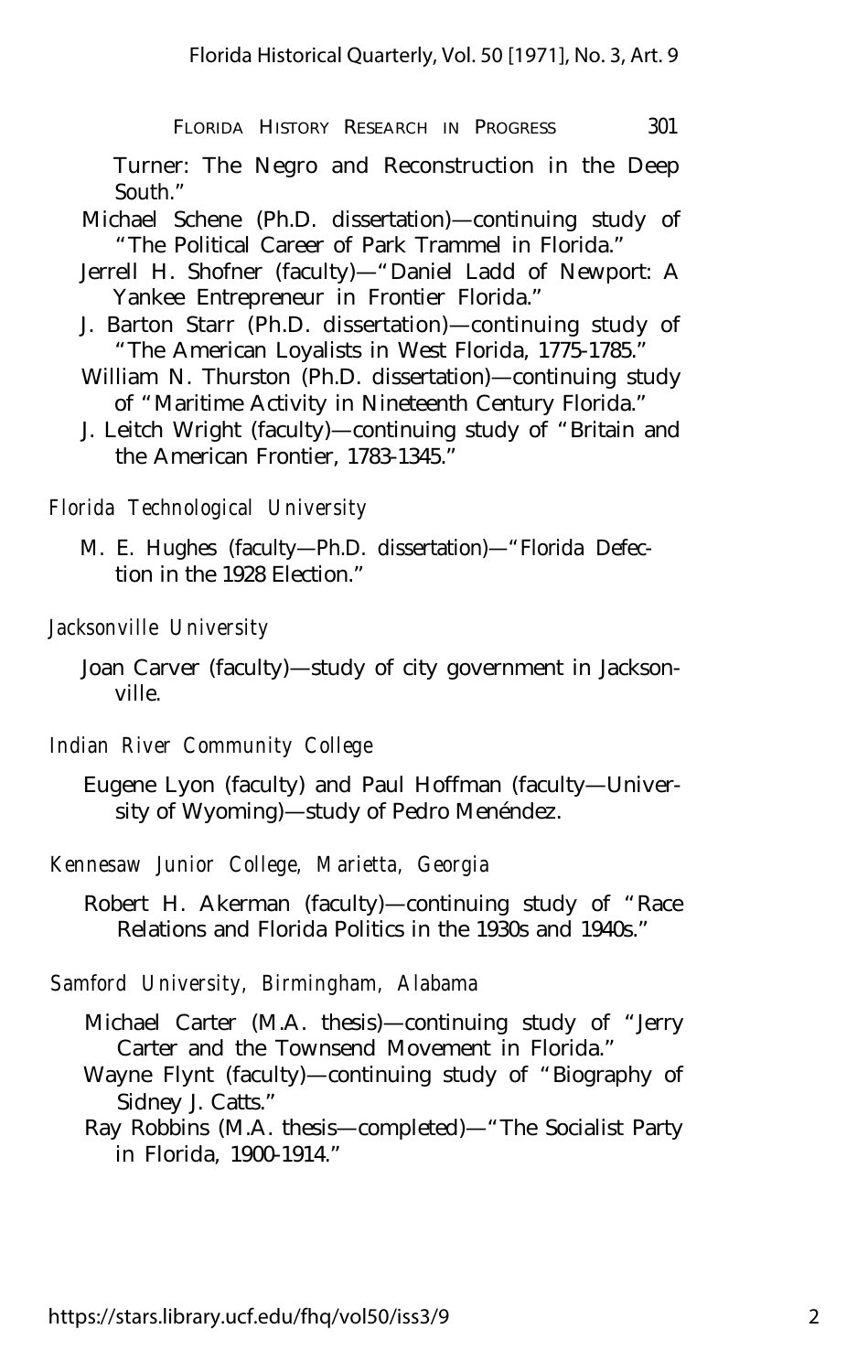302 FLORIDA HISTORICAL QUARTERLY

*Santa Maria, Florida*

Wyatt Blassingame— study of "The Everglades."

*Sarasota, Florida*

Marian Murray— study of "Florida Fossils."

*Stetson University*

- Betty D. Johnson (faculty)— "Sir Francis Drake's Capture of St. Augustine."
- Gilbert L. Lycan (faculty)— study of "Florida in United States History."
- Malcolm M. Wynn (faculty)— "French Public Reaction to the Spanish Massacres and Destruction of Fort Caroline in 1565."

*Texas Tech University, Lubbock, Texas*

Thomas D. Watson (Ph.D. dissertation)— "Biography of William Panton,"

*University of Alabama in Birmingham*

Jack D. L. Holmes (faculty)— "Pioneer Pensacola Settlers."

*University of Arizona*

George R. Adams (Ph.D. dissertation)— "William Selby Harney: Frontier Soldier."

*University of Florida*

- James Anderson (faculty)— study of the geographic locations of Florida plantations.
- Fred W. Blakey (faculty)— "Conservation and Utilization of a Vital Mineral: A History of the Phosphate Industry in Florida"; "Albertas Vogt: The Duke of Dunnellon."
- James T. Brooks (Ph.D. dissertation)— continuing study of "A Rhetorical Study of the Speaking of Governors Napoleon Bonaparte Broward of Florida, Hoke Smith of Georgia, and Charles B. Aycock of North Carolina."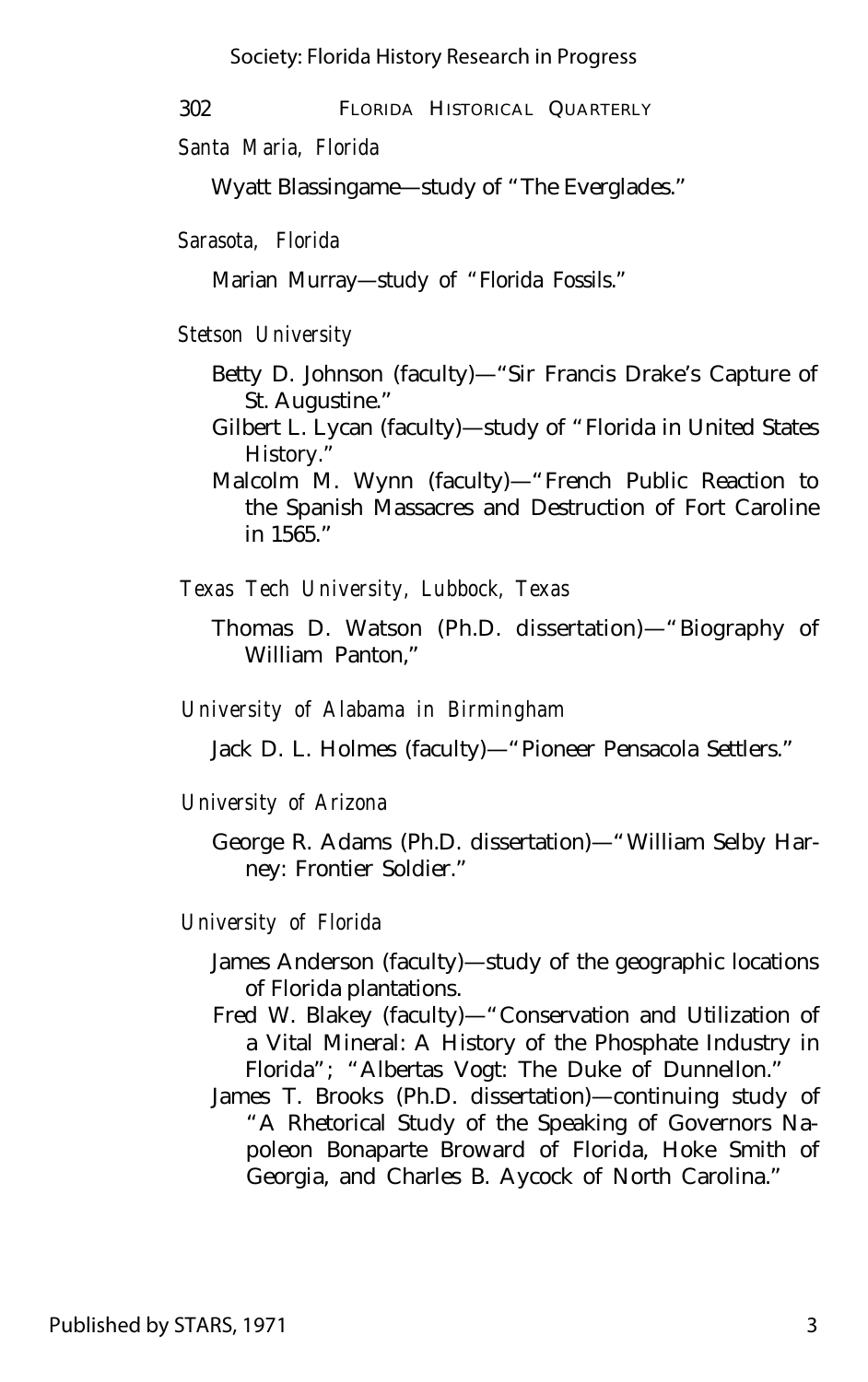- Elmer W. Bock (faculty)— "Suicide Among the Aged in Pinellas County."
- Merlin G. Cox (faculty) and Baynard Kendrick— continuing study of "The Chase Family of Sanford: A History of Citrus and Vegetable Industries in Florida."
- Manning J. Dauer (faculty)— continuing study of the "Effects of Reapportionment on the Florida Legislature, 1963- 1971."
- James Dennis (Ph.D. dissertation)— continuing study of "Florida Governmental Reorganization, 1967-1970."
- Robert Eddleman (faculty) and Benjamin Gorman (faculty)— "Planning and Financing Public Facilities for Rural People in Florida."
- Charles Fairbanks (faculty)— continuing study of the excavation of slave cabins on Fort George Island.
- E. Ashby Hammond (faculty)— study of "Southwest Florida Fisheries Industry during the Territorial Period."

Kenneth Hodge (Ph.D. dissertation)— "Forms of Justice in Two Florida Counties."

Peter D. Klingman (Ph.D. dissertation)— continuing study of "Josiah T. Walls: Florida Congressman in Reconstruction."

Eugene Lyon (Ph.D. dissertation)— continuing study of "The Crown in Spanish Florida, 1565-1605."

- Judith McMurray (M.A. thesis)— continuing study of the excavation of the Mission of San Juan del Puerta, Fort George Island.
- Bruce Rosen (Ph.D. dissertation)— continuing study of "Development of Negro Education in Florida During Reconstruction."
- Claude C. Sturgill (faculty)— continuing study of "British Garrisons in Eighteenth-Century Florida."
- Arthur O. White (faculty)— "William N. Sheats and the Controversy over Booker T. Washington in 1909."

*University of Miami*

- Aurora Davis (M.A. thesis)— "The Development of Commercial Aviation in Dade County."
- Elliott J. Mackle (M.A. thesis— completed)— "The Koreshan Unity in Florida, 1894-1910."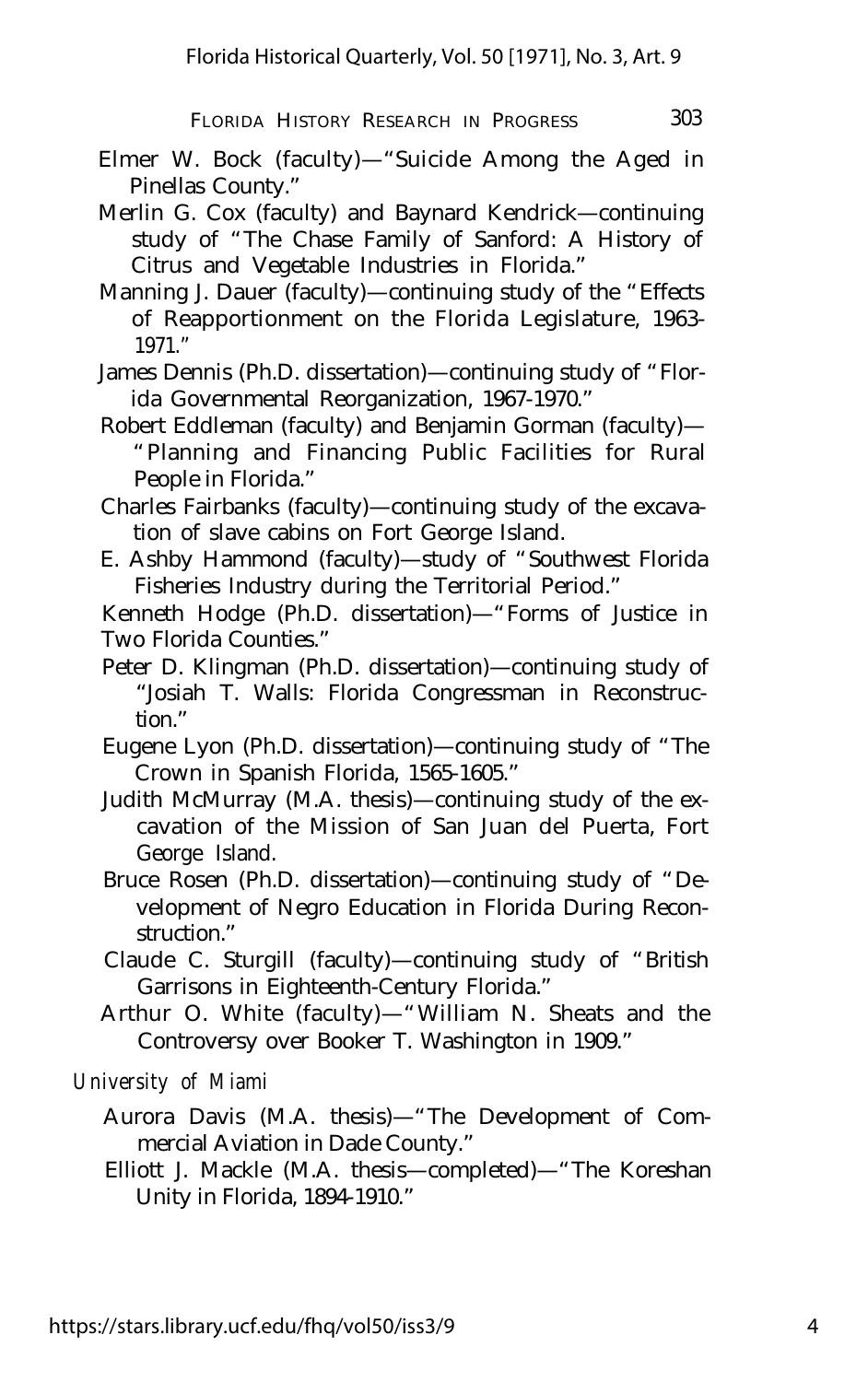- 304 FLORIDA HISTORICAL QUARTERLY
	- Charlton W. Tebeau (faculty)— "History of Temple Israel of Greater Miami."
- *University of North Carolina, Chapel Hill, North Carolina*
	- Carole W. Troxler (Ph.D. dissertation)— "Migration of Florida Loyalists."
- *University of South Florida*
	- Martin LaGodna (faculty)— continuing study of "Reorganization of the Florida Department of Agriculture," (Florida Science Monograph Series).
- *University of Washington, Seattle, Washington*
	- Robert Matter (Ph.D. dissertation)— study of missionaries in East and West Florida.
- *University of West Florida*
	- Harriet Deissler (M.A. thesis— completed)— "The Pensacola Chamber of Commerce, 1939-1950."
	- Lucius F. Ellsworth (faculty)— "The Process of Technological Innovation: A Case Study of the Pensacola Brick Industry 1850-1860." In cooperation with Pat Dodson, Pensacola.
	- Laura Gilbert (M. A. thesis)— "Racial Attitudes in Pensacola Post World War I Period as Shown by the Pensacola News journal."
	- Robert F. Harris (faculty) and Ernest F. Dibble (faculty) correspondence on "Pensacola in the Civil War Era."
	- Herman W. Odom (M.A. thesis)— "The Court-Martial of Captain Cazetano Perez, 1813-1814."
	- James Polk (M.A. thesis)— "Pensacola Commerce and Industry, 1821-1860."
	- Joan Scott (M.A. thesis— completed)— "Santa Rosa County, 1900-1920."
	- Dian Shelley (M.A. thesis— completed)— "Creole Colored in Three Gulf Coast Cities, 1803-1857."
	- Barbara Yeaton (M.A. thesis)— "Frank L. Mayes: Pensacola Newspaper Editor, 1899-1915."